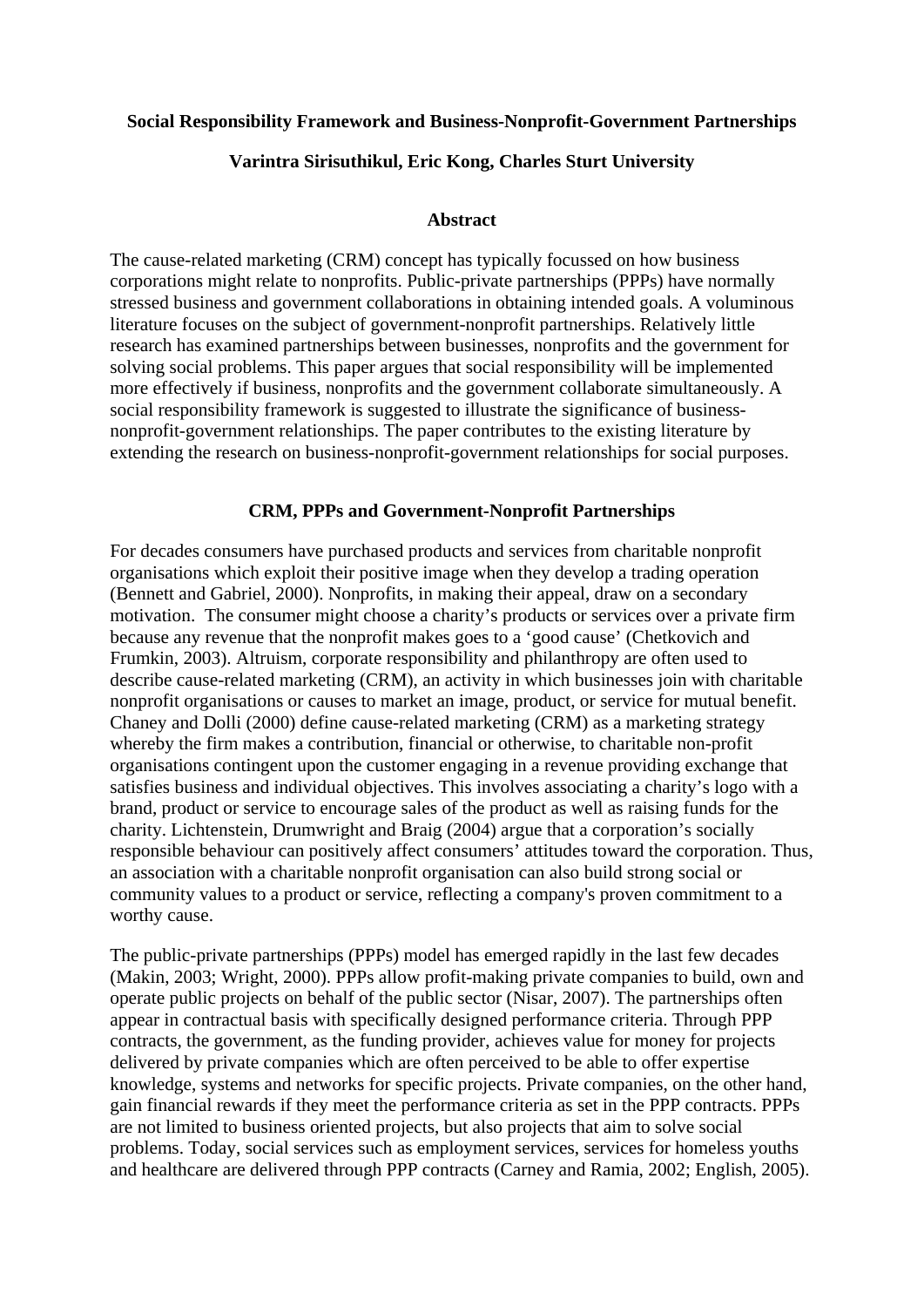The approach that the government contracts out its social services to nonprofits became the main trend since the 1980s as it is perceived to be an effective way of delivering services to people in need (Alford *et al.*, 1994; Bevir, Rhodes, and Weller, 2003). There is also a voluminous literature on the subject of government-nonprofit partnerships (Brinkerhoff, 1999; Brinkerhoff, 2002; Krishna, 2003; Osborne *et al.*, 2005; Smillie and Helmich, 1999). There is a similarity between PPPs and government-nonprofit partnerships as the government is the funding provider for both partnerships. However, private companies may see achieving corporate social responsibility as an approach to attain competitive advantage (Porter and Kramer, 2006) while social dimension is often the *raison d'être* of nonprofits' existence (Ryan, 1999). Figure 1 briefly shows the concepts of CRM, PPPs and Government-Nonprofit partnerships.



**Figure 1 – Concepts of CRM, PPPs and Government-Nonprofit partnerships** 

As can be seen from Figure 1 above, the three concepts have a common key motive. That is to make a difference by tackling social issues in the society. This paper argues that business, nonprofits and the government will likely achieve more in terms of solving social and ethical issues if they form a strategic partnership focusing on social responsibility as their key component in their partnership. Selsky and Parker (2005) urge that more research on trisector partnerships is needed in order to strengthen the conceptual underpinnings of this particular type of partnerships. This paper proposes a business-nonprofit-government social responsibility conceptual framework which helps to strengthen this multidisciplinary field. The benefits of the framework will be discussed in this paper. A short case study of tourism program in Thailand after 2004 Asian Tsunami was used to illustrate how the framework may benefit all parties involved in a strategic partnership between business, nonprofits and the government.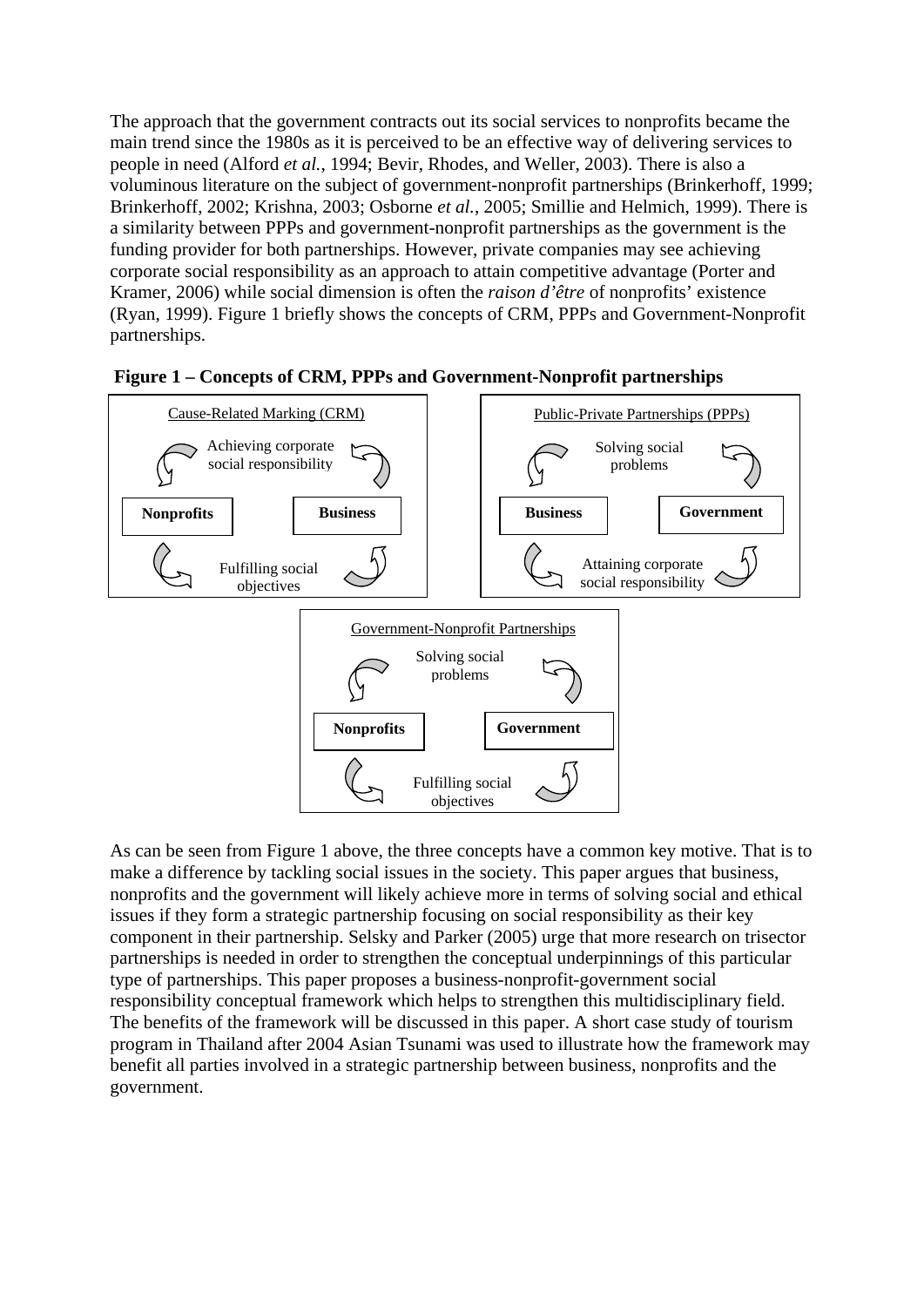## **Benefits of Cross-Sector Partnerships: Reputation, Responsibility and Relevance**

Governments often play a key role in community development as they regulate policies to both for-profit firms and charitable nonprofit organisations. Government agencies often have the ultimate responsibility in addressing societal issues and, in many cases, are the funding providers for social service and community based nonprofit organisations (Huxham and Vangen, 1996). The government can provide incentives to business firms which promise a certain monetary donation each time the firms' products or services are sold. An example of this incentive may include tax exemptions. One of the advantages that business and nonprofit gain by partnering with the government is the government's ability to bring together stakeholders representing interests on national, regional, and local geographical scales. Partnerships are often led by a convenor, and they may well be more successful when this facilitator is perceived to have legitimate authority (Parker, 2000). Governments in many countries endorse the use of partnership arrangements in planning for, such as, tourism and infrastructure development. Among the reasons for the growing interest in interorganisational collaboration is the belief that it may lead to the pooling of knowledge, expertise, capital and other resources, greater coordination of relevant policies, increased acceptance of the resulting policies, and more effective implementation (Pretty, 1995).

On the other hand, business firms often find themselves more likely to achieve better performance if they are able to enter into partnership with nonprofits with a similar agenda (Lafferty, Goldsmith and Hult, 2004; Porter and Kramer, 2006). Embracing a cause makes good business sense. With today's increasingly hard-to-please consumers, marketing managers recognise that partnering with nonprofits can be a powerful marketing tool to gain a competitive edge through a positive corporate reputation. All other things being equal, many consumers would rather do business with a company that stands for something beyond profits (Andreasen and Kotler, 2003).

Like their for-profit and public sector counterparts, nonprofits are increasingly forming partnerships both within and across sectors to achieve their social objectives (Andreasen and Kotler, 2003; Guo and Acar, 2005; Sagawa and Segal, 2000; Salamon, 1999). Social service nonprofits' primary social objective is to serve people in need. If nonprofits would like to continuously gain support and legitimacy from the funding providers and the public, they must follow ethical principles that are broadly supported by a major portion of society (Bryson, Gibbons, and Shaye, 2001). In other words, they must demonstrate to their funding providers and the public that what they are doing is relevant to the society. This also reflects that these charitable organisations have an obligation to develop sound and balanced relationships with all their stakeholders which include both the government and corporations but not just focus on their fund providers. As the environmental turbulence such as social and economic problems generates unintended consequences which exceed the scope of a single organisation can tackle (Mulroy, 2003; Selsky and Parker, 2005), nonprofits may gain benefits such as sharing resources and risks, increasing efficiency, enhancing co-ordination, facilitating mutual learning and nurturing expertise from working collaboratively with other stakeholders (Huxham and Vangen, 2005). One way of achieving a balanced stakeholder relationship is by engaging a strategic partnership with business, nonprofits and the government. Table 1 shows the potential benefits of a business-nonprofit-government strategic partnership through the lens of reputation, responsibility and relevance.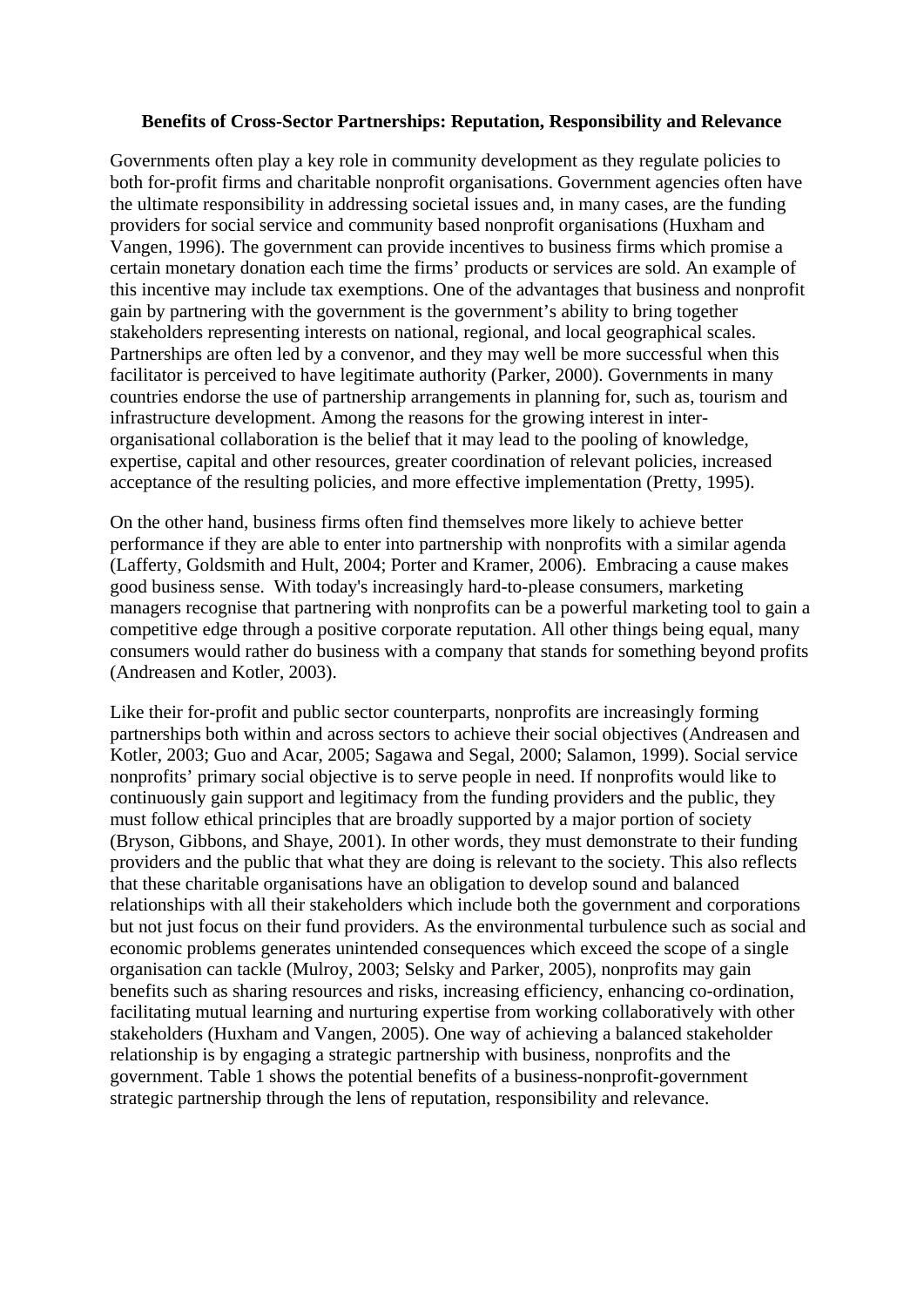| UIU IUID VI JIW |                                                                                                                                                                             |                                                                                                                                                                                                                                                                                                                            |                                                                                                                                   |
|-----------------|-----------------------------------------------------------------------------------------------------------------------------------------------------------------------------|----------------------------------------------------------------------------------------------------------------------------------------------------------------------------------------------------------------------------------------------------------------------------------------------------------------------------|-----------------------------------------------------------------------------------------------------------------------------------|
|                 | <b>Business</b>                                                                                                                                                             | Nonprofits                                                                                                                                                                                                                                                                                                                 | Government                                                                                                                        |
| Reputation      | Enhance corporate<br>reputations<br>Create customer loyalty<br>Increase in corporate sales<br>Differentiate firms in<br>consumers' minds<br>Counteractive negative<br>image | Provide a legitimate cause<br>Promote nonprofit brands<br>Generate financial resources directly<br>from donor firms<br>Attract higher consumer's based<br>donations<br>Attract prospective employees and<br>volunteers<br>Obtain managerial assistances from<br>firms<br>Increase publicity and generate more<br>awareness | Improve government<br>image<br>Develop community<br>commitment and trust                                                          |
| Responsibility  | Achieve corporate social<br>responsibility<br>Achieve social profits<br>Create trust among<br>stakeholders                                                                  | Fulfil social mission<br>✓<br>Increase the number and scope of<br>community development project                                                                                                                                                                                                                            | Protect vulnerable citizens<br>Solve social and ethical<br>issues<br>Managing environmental<br>crises<br>Regulate social policies |
| Relevance       | Behave in social<br>responsible ways<br>Gain competitive<br>advantage<br>Achieve social profits                                                                             | Gain financial supports<br>Solve social problems Community<br>development                                                                                                                                                                                                                                                  | Reduced financial<br>pressures for social<br>problems<br>Solve social and ethical<br>issues                                       |

**Table 1 – Potential benefits of implementing social responsibility framework through the lens of 3Rs** 

# **Developing Cross-Sector Partnerships: A Case Study of Tourism Industry in Thailand after 2004 Asian Tsunami**

In the wake of tsunami, many nonprofits have formed strategic partnerships with business firms. For example, the Habitat for Humanity Thailand is partnering with Bank of Ayudhya, one of Thailand's leading financial groups, and publicly-listed building materials maker Siam City Cement Public Corporation to provide permanent shelter for more than 250 people left homeless by the December 26 tsunami. In a business-nonprofit-government strategic partnership, business firms act as major funding providers. Through the strategic partnership, business firms gain a reputation which focuses not only on profit, but also social issues that concern community development. An improved reputation likely increases sales and revenues. In other words, a business-nonprofit-government strategic partnership assists business firms to fulfil both business and philanthropic objectives. For nonprofits, the strategic partnership likely assists the organisations to generate higher income or revenues which give the organisations greater self-sufficiency (Guo, 2006). Such self-sufficiency gives the organisations the ability to achieve more social objectives. However, given the important role of the government, particularly in the tourism industry which involves many players, a formal strategic partnership between business, nonprofits, and the government should be emphasised in order to maximise all parties' efforts which help to speed up the recovery and the tourism industry as a whole.

Although such strategic partnership may open new opportunities, it is important to put a caution when the concept is applied. Consumer may be sceptical that business firms that link their products or services to a cause are taking advantage of nonprofits. For-profit private firms' motivation may be distorted by high financial returns and thus often focus on particular groups of consumers, a select number of key competitors and suppliers and environmental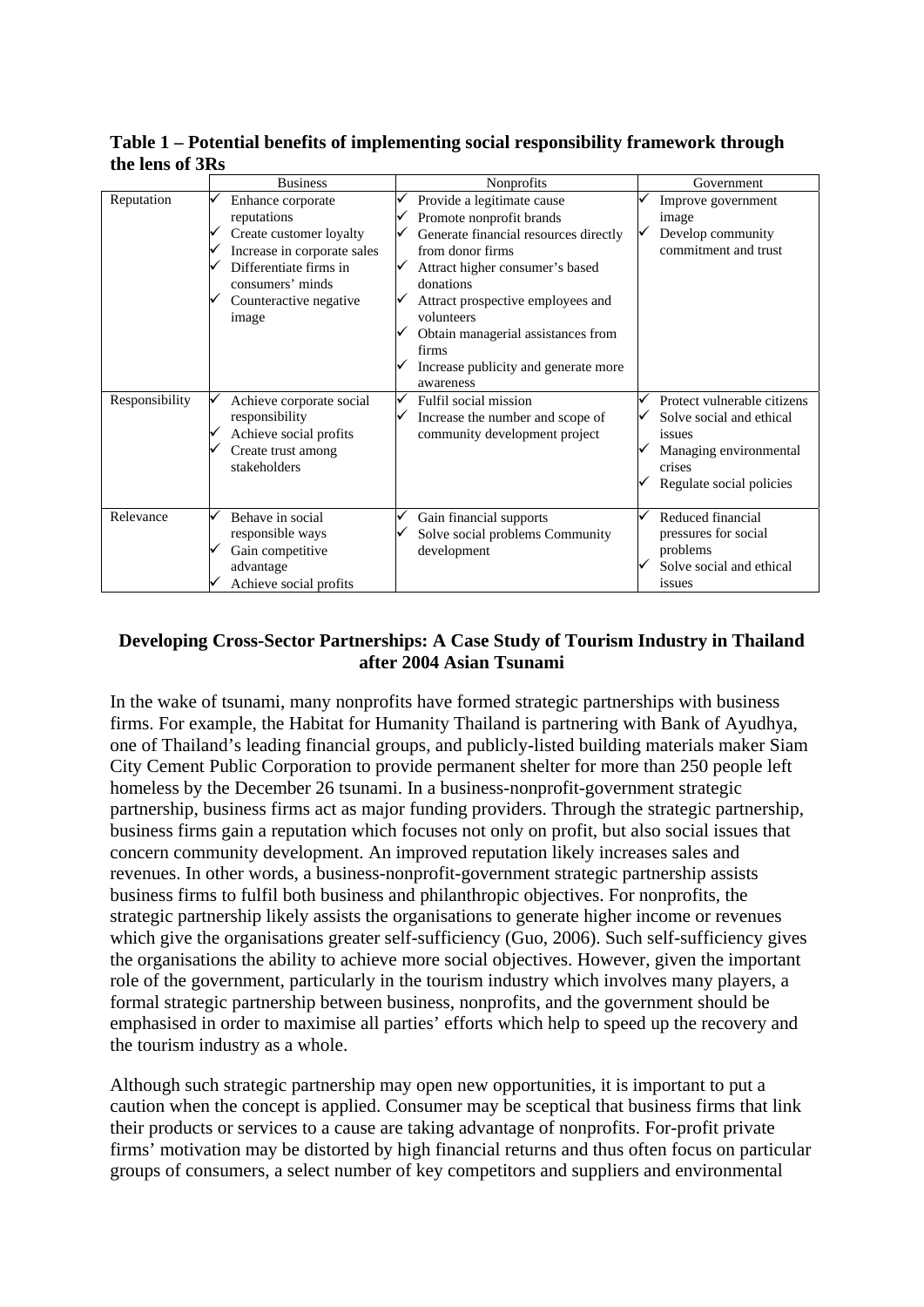elements that play a role in maximising profit (Hill, 2002). To avoid such potential drawbacks all parties must enter a strategic partnership with good faith and fair deal. For instance, business firms must be careful not letting their business objective outweighs the motive for doing social good to the community. This is also why partnerships with the government must be emphasised as the government can take the role of regulating and monitoring as well as setting limit for such establishment to prevent any harmful act to the community and promote responsible and sustainable tourism. Figure 2 illustrates how a business-nonprofit-government strategic partnership works in a tourism program for the 2004 Asian Tsunami in Thailand.

**Figure 2 – A Business-Nonprofit-Government Social Responsibility Framework Tourism Program**



3. Secure funding through partnership

#### **Conclusion**

Cause-related marketing is an alternative fundraising method for the non-profit which draws on the assistance and marketing knowledge of the for-profit organisation. It is a strategic option that links the for-profit and non-profit organisation, sharing both publics and outcomes (Varadarafan and Menon, 1988). By choosing a cause that the target audience is passionate about, cause-related marketing can be emotionally fulfilling.

Due to the complexity of the tourism industry, and the needs for crisis management after the tsunami in Thailand, a formal relationship between business-nonprofit-government should be sought. In this strategic partnership arrangement, business serves as major source of fund. For business, the potential benefits of partnering include enhanced company image, increased sales volumes and higher brand recognition, while charity benefits through a new source of contributions and increased public awareness of the organisation. Working jointly with business and charity will enable the government to respond to the local community's needs at the time of crisis—to restore the affected areas from the damage in a faster pace and to put the tourism business back to the affected areas.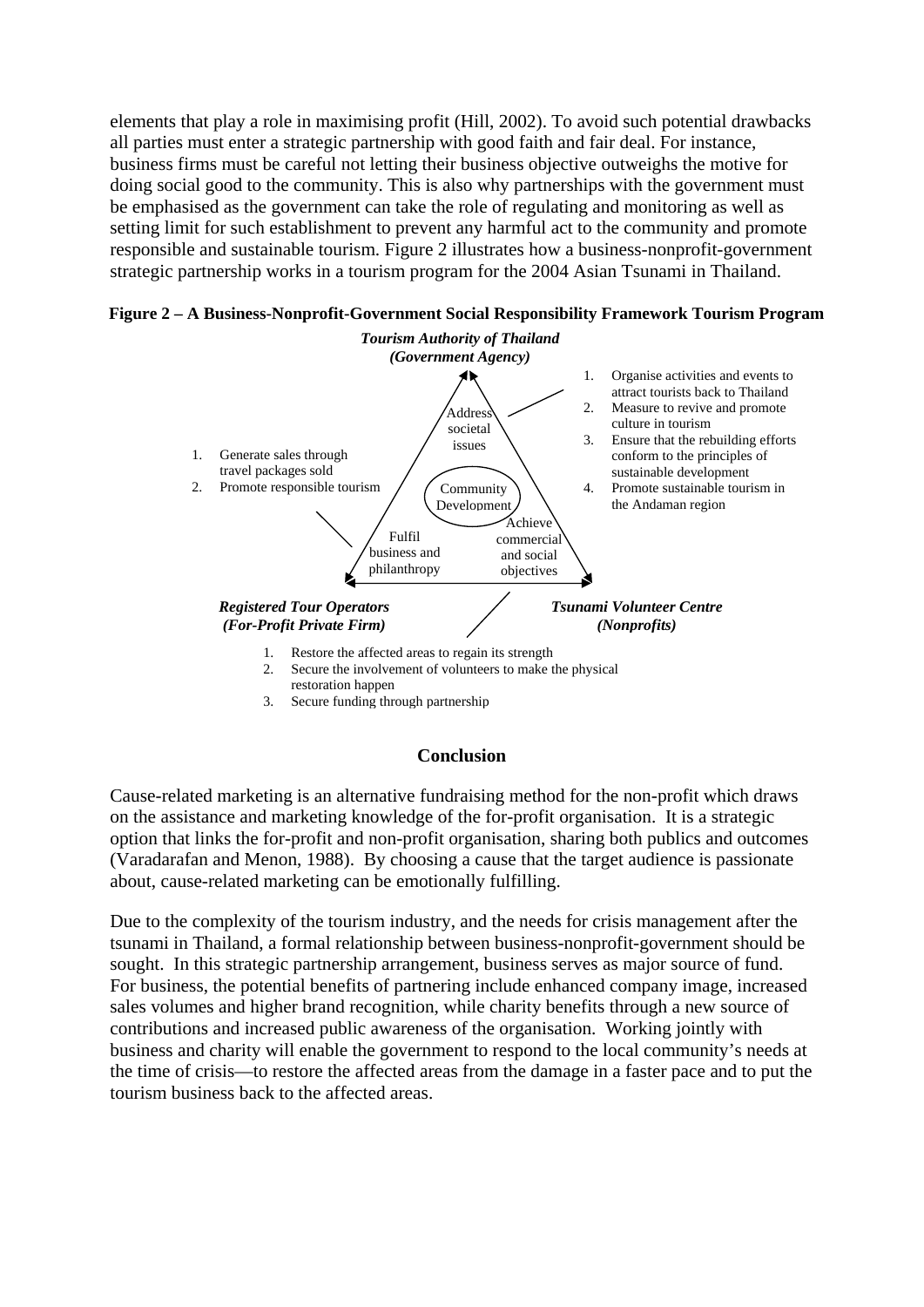## **References**

Alford, J., O'Neil, D., McGuire, L., Considine, M., Muetzelfeldt, M., Ernst, J., 1994. The constract state. In: Alford, J., O'Neil, D. (Eds.), The contract state: Public management and the Kennett government. Melbourne, Centre for Applied Social Research, Deakin University, pp.1-21.

Andreasen A.R., Kotler, P., 2003. Strategic marketing for nonprofit organisations, Prentice-Hall, New Jersey.

Bennett, R., Gabriel H., 2000. Charity affiliation as a determinant of product purchase decisions. The Journal of Product and Brand Management 9 (4), 255.

Bevir, M., Rhodes, R.A.W., Weller, P., 2003. Traditions of governance: Interpreting the changing role of the public sector. Public Administration 81 (1), 1-17.

Brinkerhoff, D.W., 1999. Exploring state-civil society collaboration: Policy partnerships in developing countries. Non-profit and Voluntary Sector Quarterly 28 (4), 59-86.

Brinkerhoff, J.M., 2002. Government-Non-profit partnership: A defining framework. Public Administration and Development 22 (1), 19-30.

Bryson, J.M., Gibbons, M.J., Shaye, G., 2001. Enterprise schemes for non-profit survival, growth, and effectiveness. Non-profit Management and Leadership 11 (3), 271-288.

Carney, T., Ramia, G., 2002. From rights to management: Contract, new public management and employment services, Kluwer, The Hague.

Chaney, I., Dolli, N., 2000. Cause-related marketing in New Zealand. International Journal of Non-profit and Voluntary Sector Marketing 6 (2), 156-163.

Chetkovich, C., Frumkin, P., 2003. Balancing margin and mission non-profit competition in charitable versus fee-based programs. Administration and Society 35 (5), 564-596.

English, L.M., 2005. Using public-private partnerships to achieve value for money in the delivery of healthcare in Australia. International Journal of Public Policy 1 (1/2), 91-121.

Guo, B., 2006. Charity for profit? Exploring factors associated with the commercialisation of human service non-profits. Non-profit and Voluntary Sector Quarterly 35 (1), 123-138.

Guo, C., Acar, M., 2005. Understanding collaboration among non-profit organisations: Combining resource dependency, institutional, and network perspectives. Non-profit and Voluntary Sector Quarterly 34 (3), 340-361.

Hill, R.P., 2002. Service provision through public-private partnerships: An ethnography of service delivery to homeless teenagers. Journal of Service Research 4 (4), 278-289.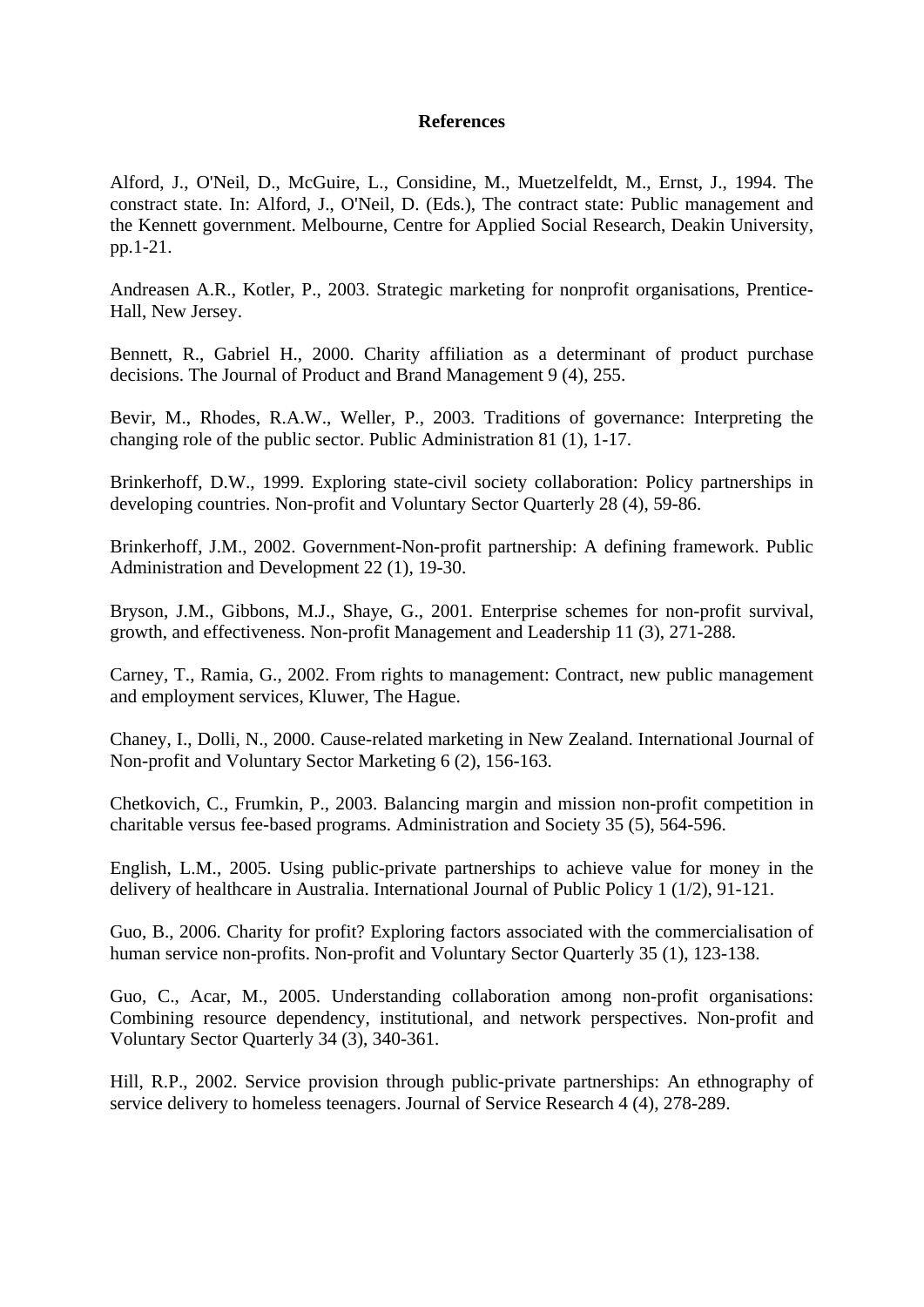Huxham, C., Vangen, S., 1996. Working together: Key themes in the management of relationships between public and non-profit organisations. International Journal of Public Sector Management 9 (7), 5-17.

Huxham, C., Vangen, S., 2005. Managing to collaborate: The theory and practice of collaborative advantage, Routledge, London.

Krishna, A., 2003. Partnerships between local governments and community-based organisations: Exploring the scope for synergy. Public Administration and Development 23 (4), 361-371.

Lafferty B.A., Goldsmith R.E. Hult, T.M., 2004. Psychology and Marketing 21 (7), 509.

Lichtenstein, D.R., Drumwright, M.E., Braig, B.M., 2004. The effect of corporate social responsibility on customer donations to corporate-supported non-profits. Journal of Marketing 68 (4), 16-32.

Makin, T., 2003. The changing public-private infrastructure mix: Economy-wide implications. Australian Journal of Public Administration 62 (3), 32-39.

Mulroy, E.A., 2003. Community as a factor in implementing inter-organisational partnerships: Issues, constraints and adaptations. Non-profit Management and Leadership 14  $(1), 47-66.$ 

Nisar, T.M., 2007. Risk management in public-private partnership contracts. Public Organisation Review 7 (1), 1-19.

Osborne, S.P., Jenei, G., Fabian, G., Kuti, É., 2005. Government/non-profit partnerships, public services delivery, and civil society in the transitional nations of Eastern Europe: Lessons from the Hungarian experience. International Journal of Public Administration 28 (9/10), 767-786

Parker, S., 2000. Collaboration on tourism policy making: Environmental and commercial sustainability on Bonaire, NA. In: Bramwell, B., Lane, B. (Eds.), Tourism collaboration and partnerships: Politics, practice and sustainability, Channel View, Clevedon, pp. 78–97.

Porter, M.E., Kramer, M.R., 2006. Strategy and society: The link between competitive advantage and corporate social responsibility. Harvard Business Review 84 (12), 78-92.

Pretty J., 1995. The many interpretations of participation. In Focus 16, 4–5.

Ryan, W.P., 1999. The new landscape for non-profits. Harvard Business Review 77(1), 127- 136.

Sagawa S., Segal, E., 2000. Common interest, common good: Creating value through business and social sector partnerships, Harvard Business School Press, Boston.

Salamon, L.M., Anheier, H.K., List, R., Toepler, S., Sokolowski, S.W., & Associates, 1999. Global civil society: Dimensions of the non-profit sector. The Johns Hopkins Centre for Civil Society Studies, Baltimore, MD.